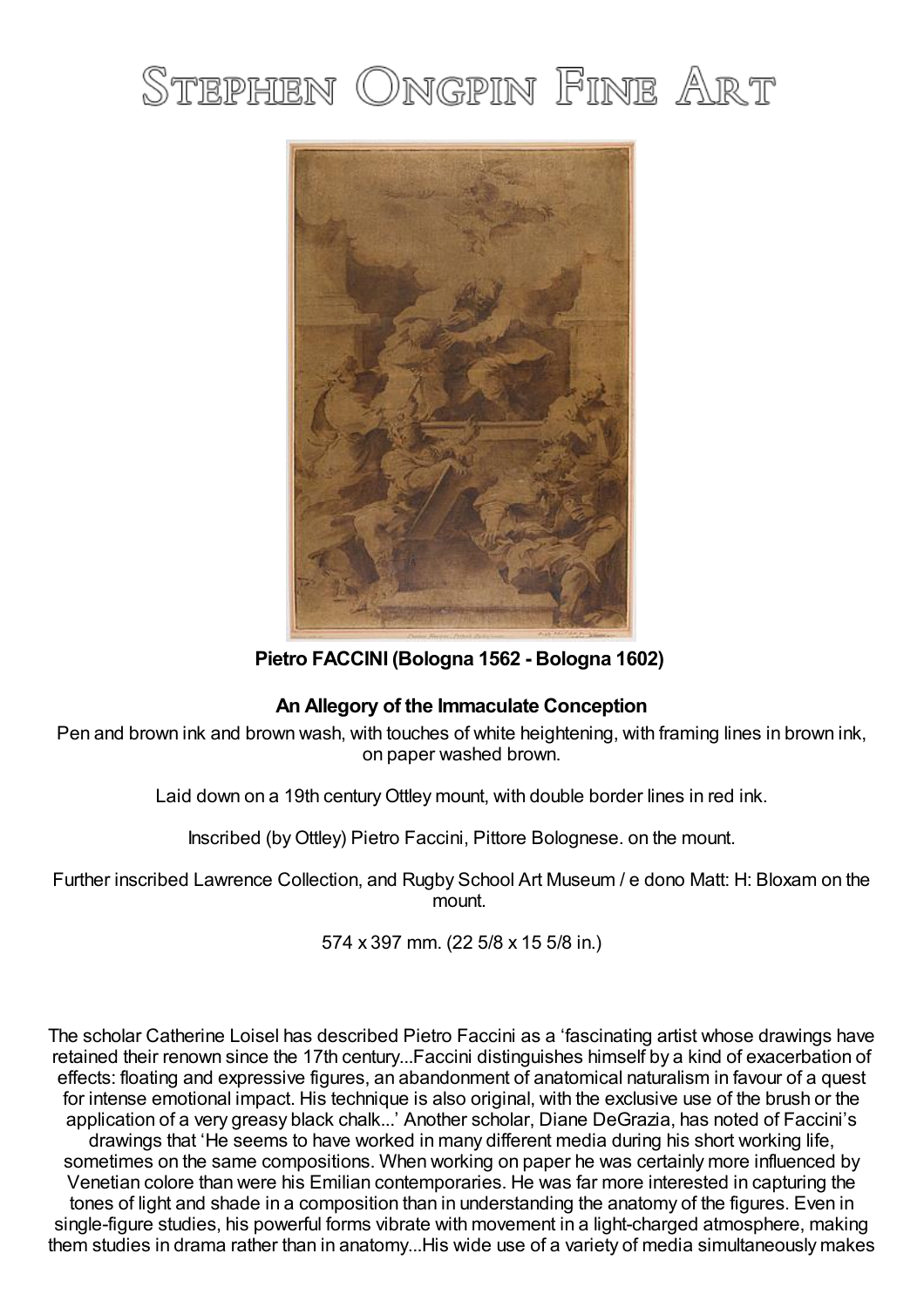The subject of this sizeable and powerful drawing by Faccini would appear to depict the Immaculate Conception, as witnessed by four prophets. In the apocryphal Christian narrative, Saints Joachim and Anne were an elderly married couple, devoted to each other but unhappy because they were childless. An archangel appeared to Anne to tell her that she would bear a child, who would become Queen of Heaven and Earth. The angel instructed her to meet her husband Joachim at the city gate of Jerusalem, and there the two embraced in joy. This moment is also taken to represent the miraculous conception of their daughter, the Virgin Mary, who was born free from original sin.

Faccini was particularly fond of altarpiece compositions on two levels. In the upper register of this drawing is shown the meeting of Joachim and Anna at the GoldenGate, attended by four seated or standing prophets below, while at the apex of the composition God the Father sends the Virgin's soul or spirit down to her parents. It has been suggested by the Bolognese scholar Michele Danieli that this drawing - one of the largest drawings by the artist to have survived - is Faccini's modello for an altarpiece in the church of SanGiacomo in Bologna, which has been lost since the late 17th century. Although designed by Faccini, the painting is recorded by one 17th century Bolognese writer as the work of his pupil, the obscure Sienese painter Agostino Marcucci, 'who painted in SanGiacomo Maggiore the panel of the altar of the Cantofoli, known as the altar of Saint Anne, where there are some prophets...' It was not uncommon for Faccini to provide finished drawings for his pupils and assistants to use.

A drawing for the figures in the upper part of the present composition is recorded in a private collection. Among stylistically comparable drawings by Faccini is a Return of the Prodigal Son and an Apollo Flaying Marsyas, both in the Louvre, while an autograph version of the latter composition, also similar in handling, is in the Uffizi.

This impressive but little-known study by Faccini has a distinguished English provenance dating back to the late 18th century. The sheet is laid down on the distinctive mount of the artist, collector, writer and art historian William Young Ottley (1771-1836), who served as Keeper of Prints and Drawings at the British Museum between 1833 and his death three years later. Ottley had spent the years between 1791 and 1799 in Italy, and it was there that he acquired much of his collection of drawings. Some of these were dispersed at four auctions held in London between 1803 and 1814, and the present sheet – with the attribution to Faccini noted by Ottley on his mount – was included in the last and most important of these sales. The drawing then entered the collection of the eminent portrait painter Sir Thomas Lawrence (1769-1830), who may have acquired it at the Ottley sale in 1814, or else in 1823, when he purchased the remainder of Ottley's collection of Italian drawings en bloc for the sum of £10,000. Lawrence was an obsessive and passionate collector of drawings, and indeed may be said to have assembled the single greatest collection of Old Master drawings ever seen in England. At his death the collection was offered to the King and the British Museum at a price of £18,000, which was probably less than half of what it had cost to put together, but was turned down.

Lawrence's collection was eventually acquired in 1834 for £16,000 by the art dealer and collector Samuel Woodburn (1753-1853), who offered a large number of them for sale in a series of eight public exhibitions in London in 1835 and 1836. Several years after Woodburn's death, many of the drawings originally from Lawrence's collection that were still in his possession were sold by his heirs at auction in

London in 1860. The present sheet was one of several drawings purchased at the posthumous Woodburn sale by the antiquary and architectural historian Matthew Holbeche Bloxam (1805-1888), of